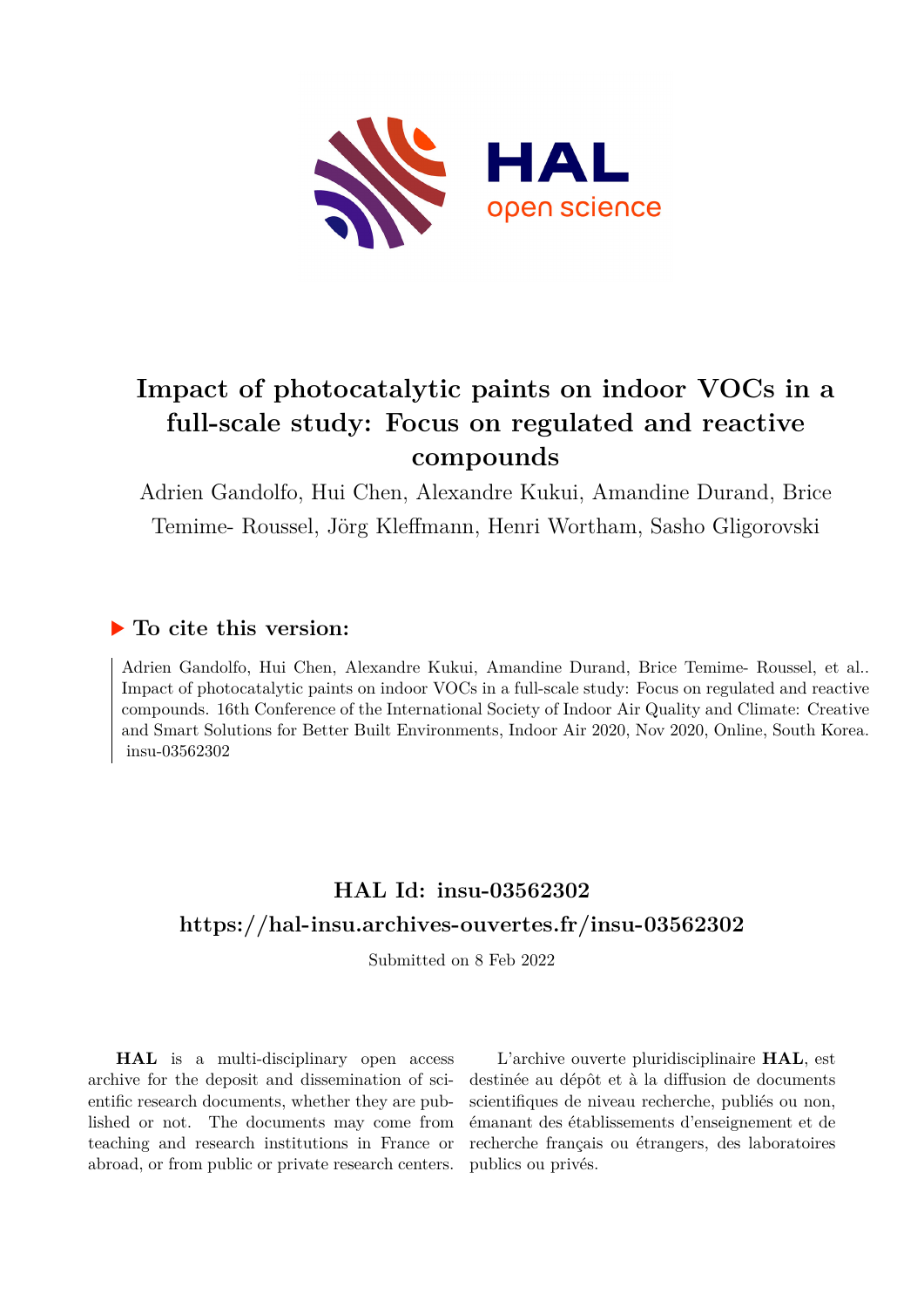

**The 16th Conference of the International Society of Indoor Air Quality & Climate ONLINE | From November 1, 2020**  Paper ID ABS-0329

### **Impact of photocatalytic paints on indoor VOCs in a full-scale study: focus on regulated and reactive compounds**

Adrien Gandolfo<sup>1\*</sup>, Hui Chen<sup>2</sup>, Alexander Kukui<sup>2</sup>, Amandine Durand<sup>1</sup>, Brice Temime-Roussel<sup>1</sup>, Jörg Kleffmann<sup>3</sup>, Henri Wortham<sup>1</sup>, Sasho Gligorovski<sup>1,4</sup>

<sup>1</sup>Aix Marseille Université, CNRS, LCE, UMR 7376 Marseille, France 2 Université d'Orléans, CNRS-INSU, LPC2E, Orléans, France <sup>3</sup>Physical and Theoretical Chemistry, University of Wuppertal, Germany 4 Guangzhou Institute of Geochemistry, Chinese Academy of Sciences, Guangzhou, China

*\* Corresponding email: ad.gandolfo@gmail.com*

*Keywords: VOCs, Photocatalysis, PTR-ToF-MS, TiO2, formaldehyde*

#### **1 Introduction**

Volatile organic compounds (VOCs) are ubiquitous indoor, emitted from various indoor sources. In novel airtight and mechanically controlled ventilation equipped buildings, the VOC concentration is expected to rise, enhancing, therefore, public health risks. Investigators suggest that photocatalytic paints could reduce VOC levels indoor, but some studies showed that photocatalytic degradation of the paint organic binder could be an additional VOC source. While several studies report photocatalytic material limits in laboratory conditions1, none have been conducted in a full- scale study. Here we present the first real-scale study of photocatalytic paint impacts on indoor air quality through measurement of regulated indoor VOCs like formaldehyde, acetaldehyde, and benzene and also with insight into VOCs formed under typically highly oxidative conditions as peroxide and multi-oxygenated bearing compounds.

#### **2 Materials/Methods**

Indoor time-resolved measurements of VOCs held in an unfurnished building office in Martigues, situated in the southeast of France during October 2016. A PTR-ToF-MS (Ionicon Analytik GmbH, Innsbruck, Austria) was used to record VOC levels at low concentrations (as low as a few pptv) under high mass resolution. The identification of the compounds is based on

fragmentation patterns and literature revue. Specific rate constants were used for quantification, and relative humidity corrections were applied. Two kinds of paint were studied: one standard white paint which serves as a reference and one white photocatalytic paint (3.5 % w/w, PC500 nanoTiO2). Both paint formulations, based on an organic binder, are identical except nanoTiO2 content. To avoid solvent emission during the campaign, plasterboards were covered by paints 6 weeks before starting measurements and stored in controlled environmental conditions (RH:  $\sim$ 50%, Temperature:  $\sim$ 20 $\degree$ C, in the complete absence of light). During experiments, indoor temperature shows a quasi-semblable day-by-day profile with a minimum  $(\sim 20$  °C) in the morning just before room isolation and reaches a maximum of around 30 °C in the afternoon. Relative Humidity was constant around the typical indoor level (45%). No mechanical ventilation has been used during the campaign, thus the air exchange rate occurred only through building leaks at a rate between 0.3 and 0.5 h-1.

#### **3 Results and Discussion**

Observed trends in VOC concentrations clearly state an accumulation mode from the moment the room is isolated from outdoor. VOC levels increased reaching a plateau 3-5 hours later depending on the air exchange rate and paint emission rates intensity. Figure 1 depicts the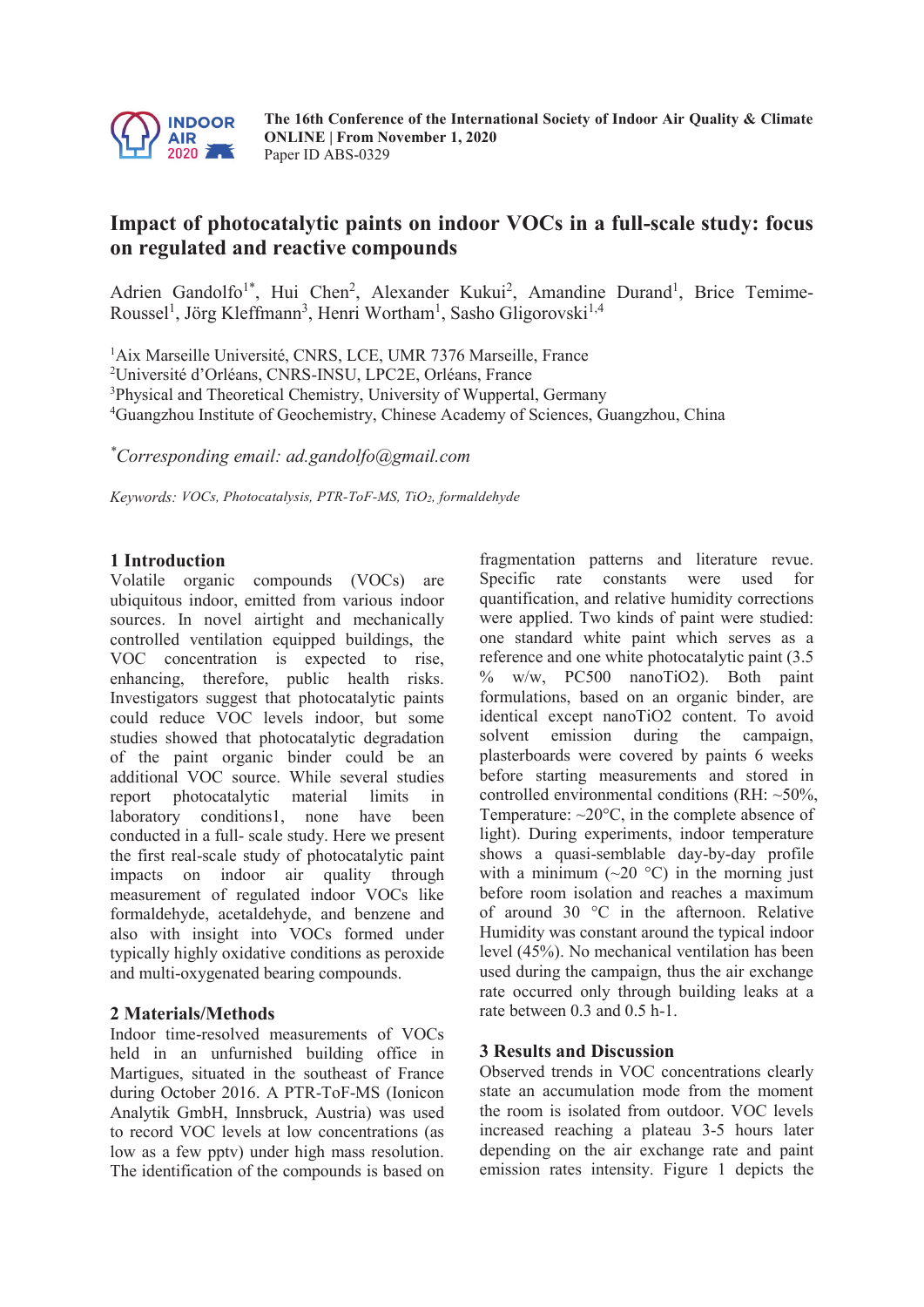experiment conducted in the presence of photocatalytic paint.



Figure 1: VOCs measurements conducted in an unfurnished office room in presence of photocatalytic paints and UV- Transparent windows. Dash line shows the room isolation time. Pie charts represent 5 minutes measurements represented by the black rectangular. Measurement are alternatively conducted indoor (10 mins) and outdoor (5 mins), designing the crenel aspect of the figure)

59 ions have been attributed to one of the 7 groups from  $m/z$  21.022 to 373.075. Total ppb levels raised from about 200 at the isolation time to 1000 ppb in the afternoon. The 1 ppm mixing ratio is the maximum observed during all the campaigns. For example, in quite similar environmental and experimental conditions but in presence of reference paint, the background VOC total mixing ratio is 190 ppb and the VOC level reaches up a maximum of around 400 ppb being 60 % lesser than in presence of photocatalytic paints.

On figure 1, isolation held a few minutes before 10h00. At this point, carbonyl compounds represent almost 48% of total concentration mainly dominated by formaldehyde and acetaldehyde. The acid group is the second major contributor to VOC levels followed by hydrocarbon (HC) group and alcohol group with respectively 21, 15, and 8.5 %. At 15h30, the contribution of carbonyls, HC, and acids increased 4, 1, and 1 % respectively while alcohol drop by 4 %. HC group gather compounds with CxHy chemical formula. Under our instrumental conditions, it is important to note that aldehyde above C3 tends to lose and their H2O pattern and respond as HCs in the PTR-MS instrument. Thus, here, we can argue that the increase of HC levels and contribution is

supported by the increase of C4 and above aldehyde compounds.

While their levels are low, it is noticeable to observe a contribution increase from 1.4 to 1.9 % of the oxygenated group. It regroups all the compounds bearing 2 or more oxygenated atoms in their formula which has not been identified as acid compounds. Among those, unique observation of ions CH4O2H+ (m/z 49.028), C2H6O2H+ (m/z 63.044), CH4O3H+ (m/z 65.024)

C3H8O2H+ (m/z 77.059), which have been ascribed here as peroxide compounds, respectively namely methyl hydroperoxide, dimethyl peroxide, hydroxymethyl

hydroperoxide, and isopropyl hydroperoxide occurred. Peroxide2 compounds are formed through a radical termination reaction route  $(RO2 (HO2) + RO2)$ ROOR(ROOH). RO2, HO2 being

peroxy, and hydroperoxy radicals. In addition, ion, C3H4O2H+ at m/z 77.023, which have been associated with PeroxyAcyl Nitrate (PAN)3 reach

1.2 ppb during the experiments showed in Figure

1. The formation of that compound is the mark of an important indoor oxidative capacity. Radical

compounds measurements during this experiment support it showing OH and RO concentration higher by 50 and 200 % in presence of photocatalytic paint in comparison of reference paint (ref).

#### **4 Conclusions**

The emerged outcomes of this comprehensive study suggest the need to use more adequate binders in photocatalytic paints to avoid additional VOC emissions. The presence of TiO2 as a photocatalyst in paints leads to a more toxic and reactive indoor environment not allowing yet to state the benefits of photocatalytic air remediation technology.

#### **5 Acknowledgement**

This work is a contribution from the LABEX SERENADE (no ANR-11-LABX-0064) funded by the ''Investissements d'Avenir'', French Government program of the French National Research Agency (ANR) through the A\*Midex project (No. ANR-11-IDEX0001-02). Adrien Gandolfo received a doctoral grant from the French Environment and Energy Management